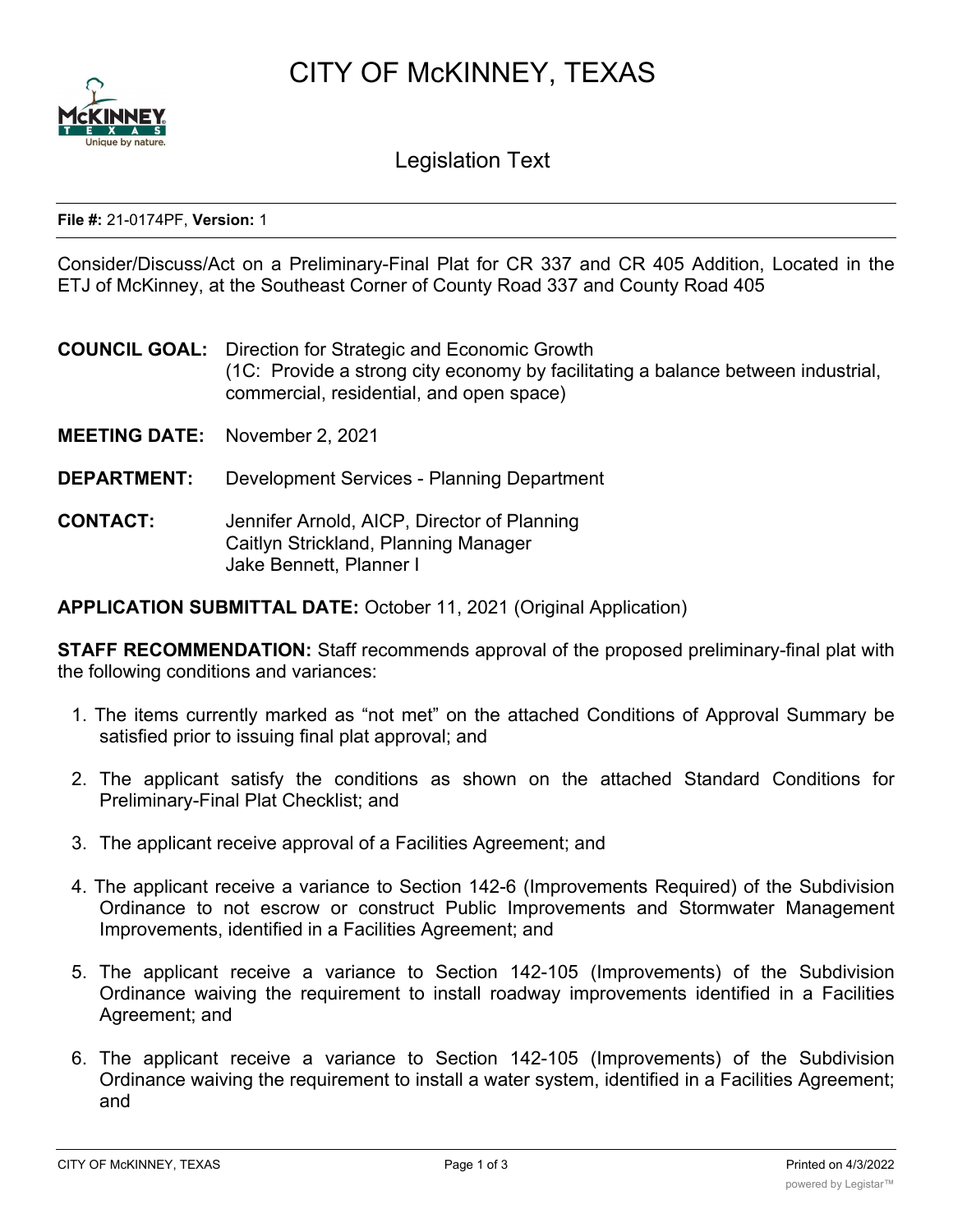- 7. The applicant receive a variance to Section 142-105 (Improvements) of the Subdivision Ordinance to not install a sanitary sewer system, identified in a Facilities Agreement; and
- 8. The applicant receive a variance to Section 142-105 (Improvements) of the Subdivision Ordinance to not install a storm water system, identified in a Facilities Agreement; and
- 9. The associated facilities agreement be filed with the county prior to filing the record plat, subject to review and approval of the City Attorney.

## **ITEM SUMMARY:**

- The applicant is proposing to plat two lots, Lot 1, Block A (approximately 1.115 acres) and Lot 2, Block A (approximately 2.3 acres) in the City of McKinney's Extraterritorial Jurisdiction (ETJ). The City has the authority to regulate subdivisions and platting within the ETJ in accordance with Chapter 212 of the Texas Local Government Code and Chapter 142 (Subdivision Regulations) of the City of McKinney Code of Ordinances.
- The applicant has indicated to Staff the desire to not construct or escrow for the public improvements associated with the property and required by the Subdivision Regulations.
- Chapter 212 does not authorize the City to regulate land use within the ETJ; however, it does authorize the City to enter into a Development Agreement with a property owner regarding the provision of infrastructure and land use, among other things.
- · Given the fact that the Texas Local Government Code does not authorize the City to regulate land uses in the ETJ, if the applicant were required to extend public improvements to and through the property as required by the Subdivision Ordinance, it may open up other ETJ properties for development which may not be consistent with the vision outlined by the City's Comprehensive Plan. For this primary reason, Staff is comfortable supporting the requested variances and entering into a Facilities Agreement which suspends the requirement to construct the public improvements referenced herein and as required by the Subdivision Regulations so long as the property is only used for the purposes outlined in the agreement.

**APPROVAL PROCESS:** The Planning and Zoning Commission is the primary approval authority for proposed preliminary final plats. However, plats that include variance requests are usually and primarily considered by the City Council. In the event that a City Council meeting does not occur within the timelines required pursuant to Texas Local Government Code Chapter 212, the variance request may be considered by the Planning and Zoning Commission. Subsequent to the action taken by the Planning and Zoning Commission or City Council, the applicant has the opportunity to make one resubmittal which addresses any conditions or items identified as a condition of approval or reason for disapproval.

## **PUBLIC IMPROVEMENTS**

The applicant has indicated to Staff the desire to not construct public improvements associated with the property and required by Chapter 142 of the Code of Ordinances. The variances granted would relieve the applicant from the following: